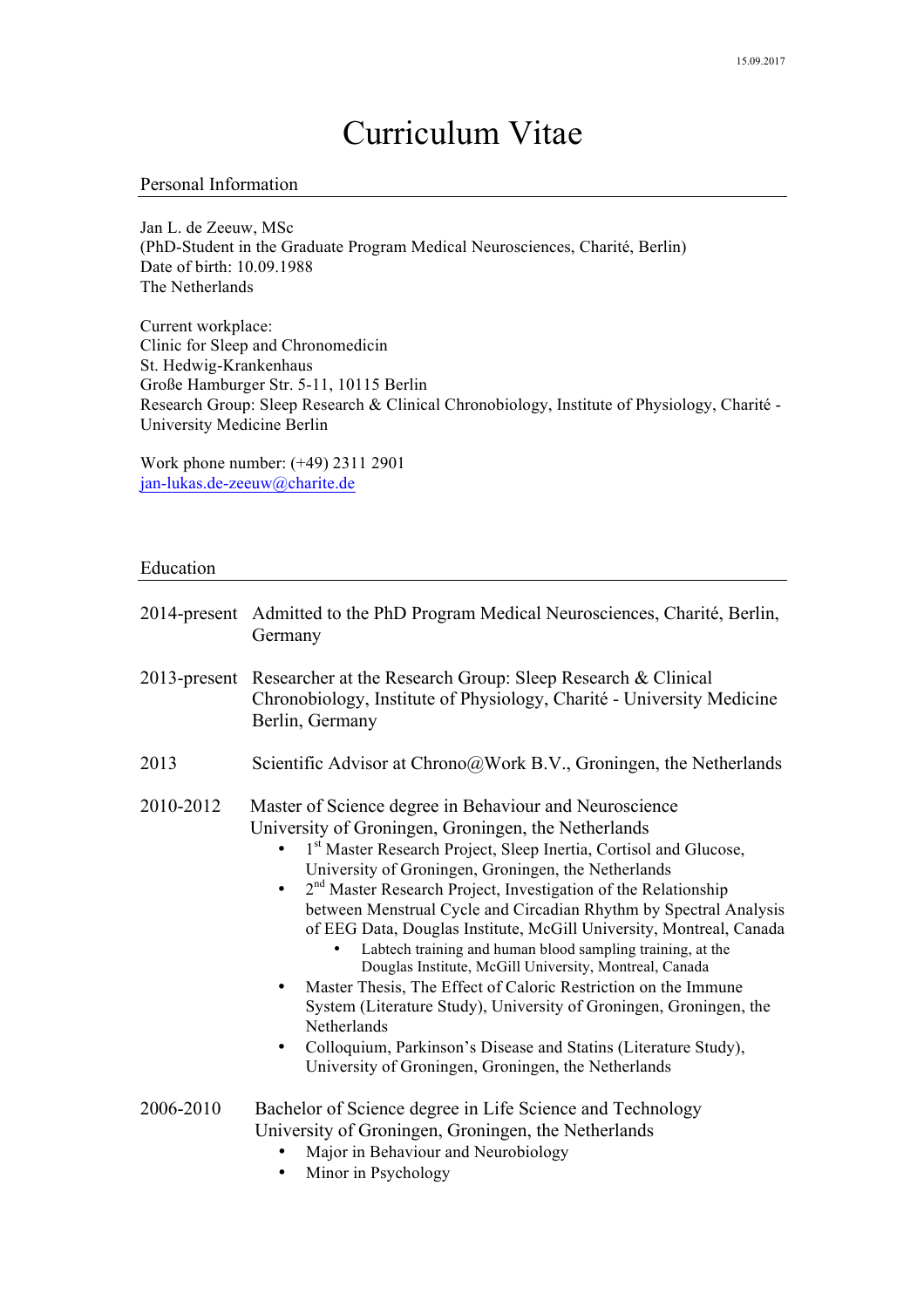- Bachelor Research Project: Project dynamic light MEOD Shell Moerdijk, the Netherlands
- 2000-2006 High School (VWO level, 'Gymnasium') Maartenscollege, Haren, the Netherlands

## Conference Participation

| 2017 | Poster presentation at the 15 <sup>th</sup> European Biological Rhythms Society<br>Congress, Amsterdam, the Netherlands                                                        |
|------|--------------------------------------------------------------------------------------------------------------------------------------------------------------------------------|
| 2017 | Oral Presentation at the 29 <sup>th</sup> Meeting of the Society for Light<br>Treatment and Biological Rhythms, Berlin, Germany                                                |
| 2016 | Poster presentation at the 23 <sup>nd</sup> Congress of the European Sleep<br>Research Society, Bologna, Italy                                                                 |
| 2016 | Oral Presentation at the 28 <sup>th</sup> Meeting of the Society for Light<br>Treatment and Biological Rhythms, New York, United States<br>Awarded with a Student Travel Grant |
| 2015 | Speaker at the Symposium Licht – Donker – Slaap<br>Publiekssymposium, Amsterdam, the Netherlands                                                                               |
| 2015 | Attended the 23 <sup>rd</sup> Jahrestagung der Deutschen Gesellschaft für<br>Schlafforschung und Schlafmedizin, Mainz, Germany                                                 |
| 2015 | Oral Presentation at the $27th$ Meeting of the Society for Light<br>Treatment and Biological Rhythms, San Diego, United States<br>Awarded with a Student Travel Grant          |
| 2014 | Poster Presentation at the $22nd$ Jahrestagung der Deutschen<br>Gesellschaft für Schlafforschung und Schlafmedizin, Köln, Germany                                              |
| 2014 | Attended the 22 <sup>nd</sup> Congress of the European Sleep Research Society,<br>Tallinn, Estonia                                                                             |
| 2014 | Attended the Sleep and Circadian Neuroscience Summer School 2014,<br>Oxford, United Kingdom                                                                                    |
| 2011 | Poster Presentation at the 23 <sup>rd</sup> Meeting of the Society for Light<br>Treatment and Biological Rhythms, Montreal, Canada                                             |
| 2011 | Attended Symposium of Circadian Rhythms Research, Montreal,<br>Canada                                                                                                          |
| 2011 | Attended Sleep Grand Round Teleconference with Harvard                                                                                                                         |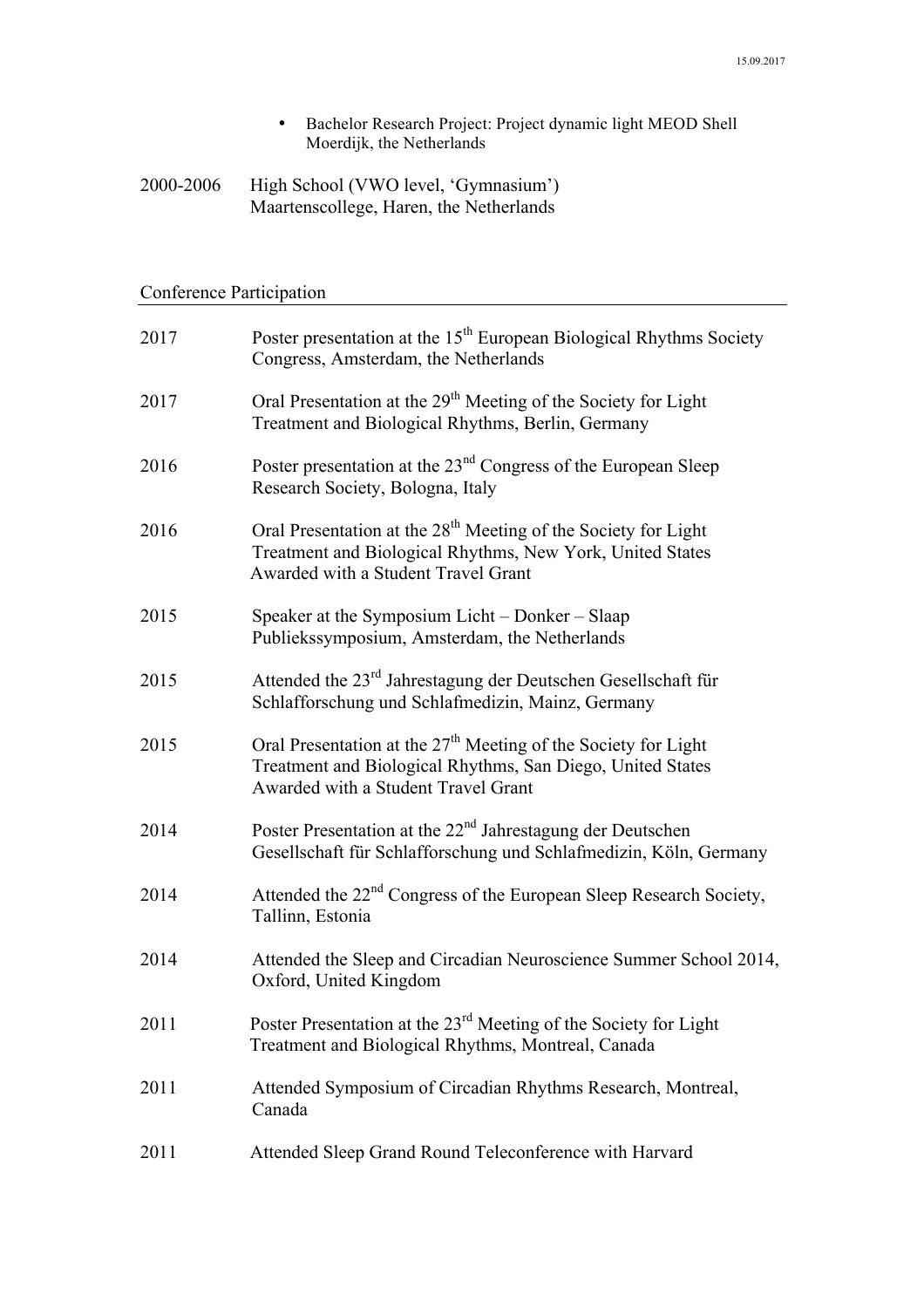## Publications

| 2017 | Nowozin C, Wahnschaffe A, Rodenbeck A, de Zeeuw J, Hädel S,<br>Kozakov R, Schöpp H, Münch M, Kunz D, Applying melanopic lux to<br>measure biological light effects on melatonin suppression and<br>subjective sleepiness. Current Alzheimer Research. Special Issue,<br>Volume 14, 2017, p. 11                                                          |
|------|---------------------------------------------------------------------------------------------------------------------------------------------------------------------------------------------------------------------------------------------------------------------------------------------------------------------------------------------------------|
| 2017 | Regente J <sup>*</sup> , de Zeeuw J <sup>*</sup> , Bes F, Nowozin C, Appelhoff S,<br>Wahnschaffe A, Münch M#, Kunz D# Can short-wavelength depleted<br>bright light during single simulated night shifts prevent circadian phase<br>shifts? Journal of Applied Ergonomics. Volume 61, 2017, p. 22-30 (*<br>$=$ co-first authors; $# =$ co-last authors) |
| 2016 | Münch M, Nowozin C, Regente J, Bes F, de Zeeuw J, Hädel S,<br>Wahnschaffe A, Kunz D. Blue-enriched morning light as a<br>countermeasure to light at the wrong rime: effects on cognition,<br>sleepiness, sleep, and circadian phase. Neuropsychobiology. Volume<br>74, 2017, p. 207-218                                                                 |

## Abstracts

de Zeeuw J, Wisniewski S, Wahnschaffe A, Zaleska M, Papakonstantinou A, Bes F, Kunz D, Münch M, Changes of cognitive performance and objective sleepiness in the wake maintenance zone during sleep deprivation. EBRS 2017

de Zeeuw J, Nowozin C, Wisniewski S, Papakonstantinou A, Zaleska M, Fox T, Hädel S, Kunz D, Münch M, Differences of the pupil response during exposure to light of different spectral compositions and intensities: preliminary findings. SLTBR 2017

de Zeeuw J, Wisniewski S, Zaleska M, Wahnschaffe A, Bes F, Hädel S, Kunz D, Münch M, Effects of extended wakefulness and polychromatic light exposure after recovery sleep on cognitive performance and objective sleepiness. ESRS 2016

Bes F, Papakonstantinou A, Wisniewski S, de Zeeuw J, Zaleska M, Münch M, Kunz D, Schulz H, The Tiredness Symptoms scale and the Karolinska Sleepiness Scale during 40 hours of wakefulness: a comparison. ESRS 2016

Kunz D, Nowozin C, Regente J, Bes F, de Zeeuw J, Hädel S, Wahnschaffe A, Münch M, Blue-enriched morning light as countermeasure to light at the wrong time: effects on alertness, cognition, sleep and circadian phase. ESRS 2016

de Zeeuw J, Regente J, Nowozin C, Wahnschaffe A, Bes F, Strelow-Morgenstern K, Haehling M, Hädel S, Kunz D, Münch M, Daytime sleep after a nightshift under filtered bright light conditions. DGSM 2014